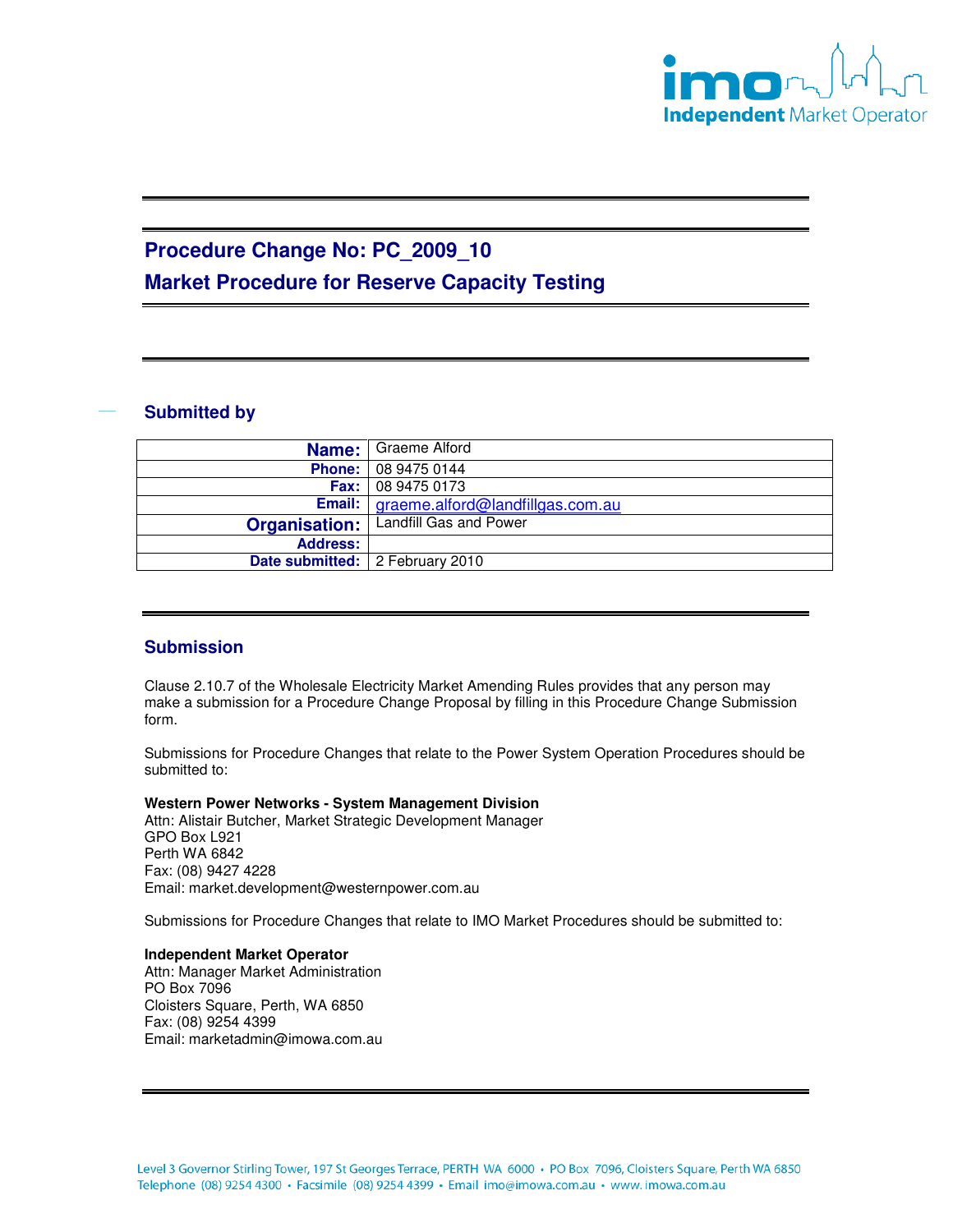

### **1. Please provide your views on the Procedure Change Proposal, including any objections or suggested revisions:**

LGP generally supports this Market Procedure as a logical basis for implementing the Market Rules.

We make the following comments:

- i) Section1. Suggest review the use of the punctuation.<br>ii) Section 1.6, we suggest interchanging sub-clauses 5
- Section 1.6, we suggest interchanging sub-clauses 5 and 6 and making new-6 (current 5 ) contingent on there being a legitimate need to challenge the date.
- iii) Section 1.6 sub-clauses 2 and 8; we'd prefer to see a reasonableness obligation placed on the Imo regarding the costs of the calibration
- iv) Section 1.7.1; we note that a Generator is required to be proven twice a year including the winter period, when there is a considerably diminished threat to system integrity, and that Curtailable Load is required to be proven only once a year, during the winter period when it is least likely to be needed. While we accept this in good faith, it seems to us that generators should only be tested once a year unless the IMO has reason for suspicion.
- v) We perceive that in section 1.8.1, the reference to clause 1.7.6 should refer to 1.7.1 in order to correct a "normal operation test" for ambient temperature. Ideally, clause 1.7.6 would also acknowledge this condition as well.
- vi) Section 1.7.5 (c). We accept the logic of this, but would prefer to see a reasonableness obligation that a nominated test date should have regard to the likelihood of the temperature being within specification so as to minimize costs (which could perhaps be included in sub-clause 7).
- vii) Section 1.8.6. This is self-evident and insofar as it needs to be stated, should be included in the applicable clause.
- viii) Clause 1.8.10. Suggest delete "been".
- ix) Section 1.9.1 (b). We suggest the word "failed" is inappropriate, as a Facility might not pass because its STEM submissions didn't merit it being called to operate at full output.
- x) We suggest eliminate the duplication in clauses 1.9.8 & 9 (or harmonise the style) and harmonise with clause 1.9.11.
- xi) 1.9.14 (a). We perceive the reference to be incorrect and unnecessary.
- xii) 1.9.15. We suggest remove the several clause references and write it plainly instead.
- xiii) 1.9.16 (a). We perceive the reference to be incorrect and unnecessary.
- xiv) 1.10.3. Suggest delete "(either in all or in part").
- xv) 1.12.2 Suggest delete "either in part of in total")

#### **2. Please provide an assessment whether the Procedure Change Proposal is consistent with the Market Objectives and the Wholesale Electricity Market Amending Rules.**

LGP supports the IMO's contention that the revised Market Procedure is consistent with the Wholesale Market Objectives.